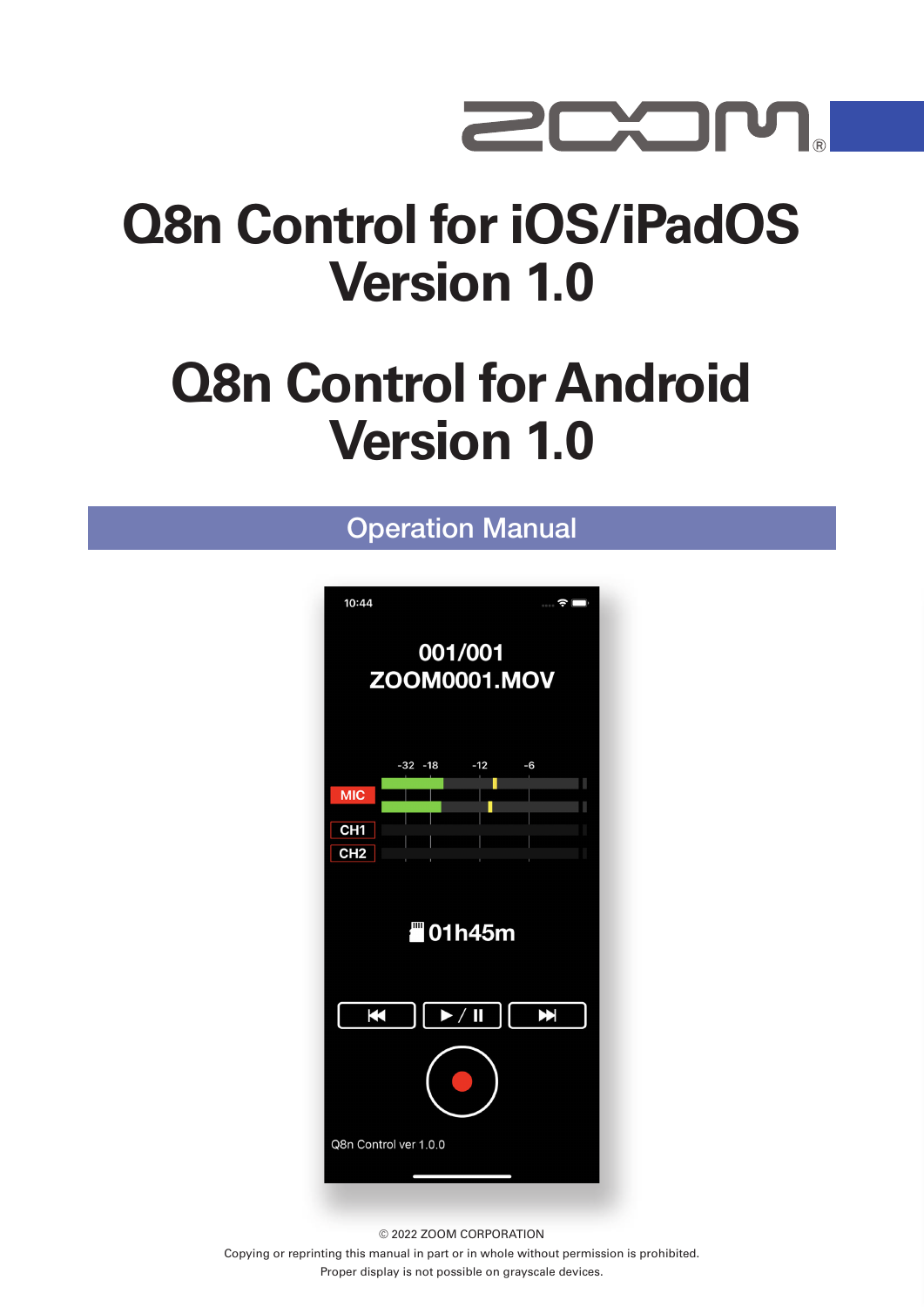## **Contents**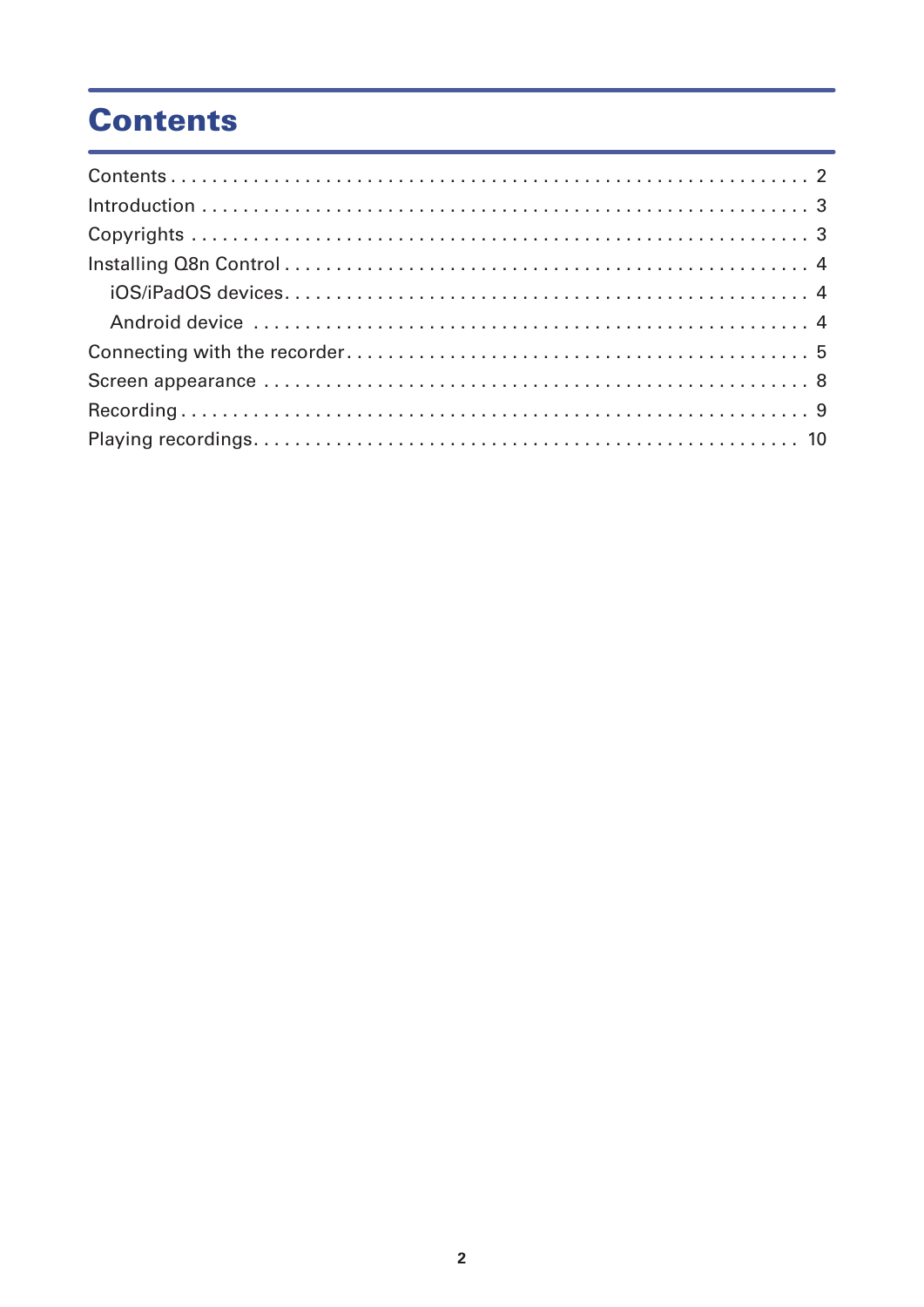### <span id="page-2-0"></span>Introduction

Q8n Control is a remote control app designed specifically for the ZOOM Q8n-4K Handy Video Recorder ("the recorder" hereafter).

Recording, playback and other recorder operations can be conducted using this app on an iOS/iPadOS/Android device.

Note that this manual does not explain operation of the recorder itself. See the Q8n-4K Operation Manual for detailed information about all its functions.

# **Copyrights**

iPadOS is a trademark or registered trademark of Apple Inc.

App Store is a service mark of Apple Inc.

iOS is a trademark or registered trademark of Cisco Systems, Inc. in the USA and other countries and is used under license.

Android™ and Google Play are trademarks or registered trademarks of Google LLC.

The Bluetooth® word mark and logo are registered trademarks of Bluetooth SIG, Inc., and these marks are used under license by ZOOM CORPORATION.

Product names, registered trademarks and company names in this document are the property of their respective companies. All trademarks and registered trademarks in this document are for identification purposes only and are not intended to infringe on the copyrights of their respective owners.

Recording from copyrighted sources, including CDs, records, tapes, live performances, video works and broadcasts, without permission of the copyright holder for any purpose other than personal use is prohibited by law. ZOOM CORPORATION will not assume any responsibility related to infringements of copyrights.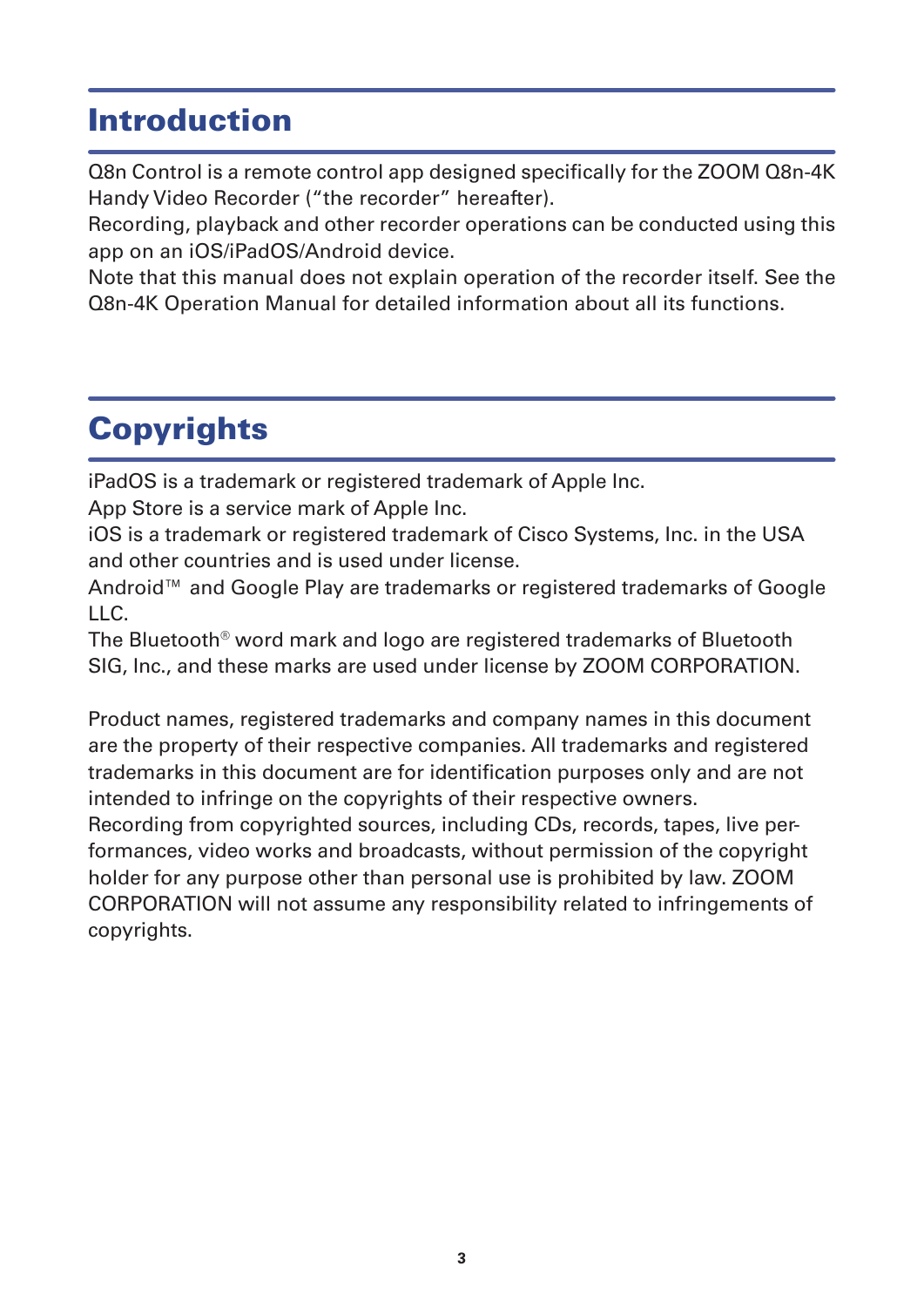## <span id="page-3-0"></span>Installing Q8n Control

#### **iOS/iPadOS devices**

1. **Open the App Store on the iOS/iPadOS device and search for "Q8n Control".**



2. **Tap "GET" on the Q8n Control screen.** This will install Q8n Control on the device.



#### **Android device**

1. **Open the Google Play Store on the Android device and search for "Q8n Control".**



2. **Tap "INSTALL" on the Q8n Control screen.** This will install Q8n Control on the device.

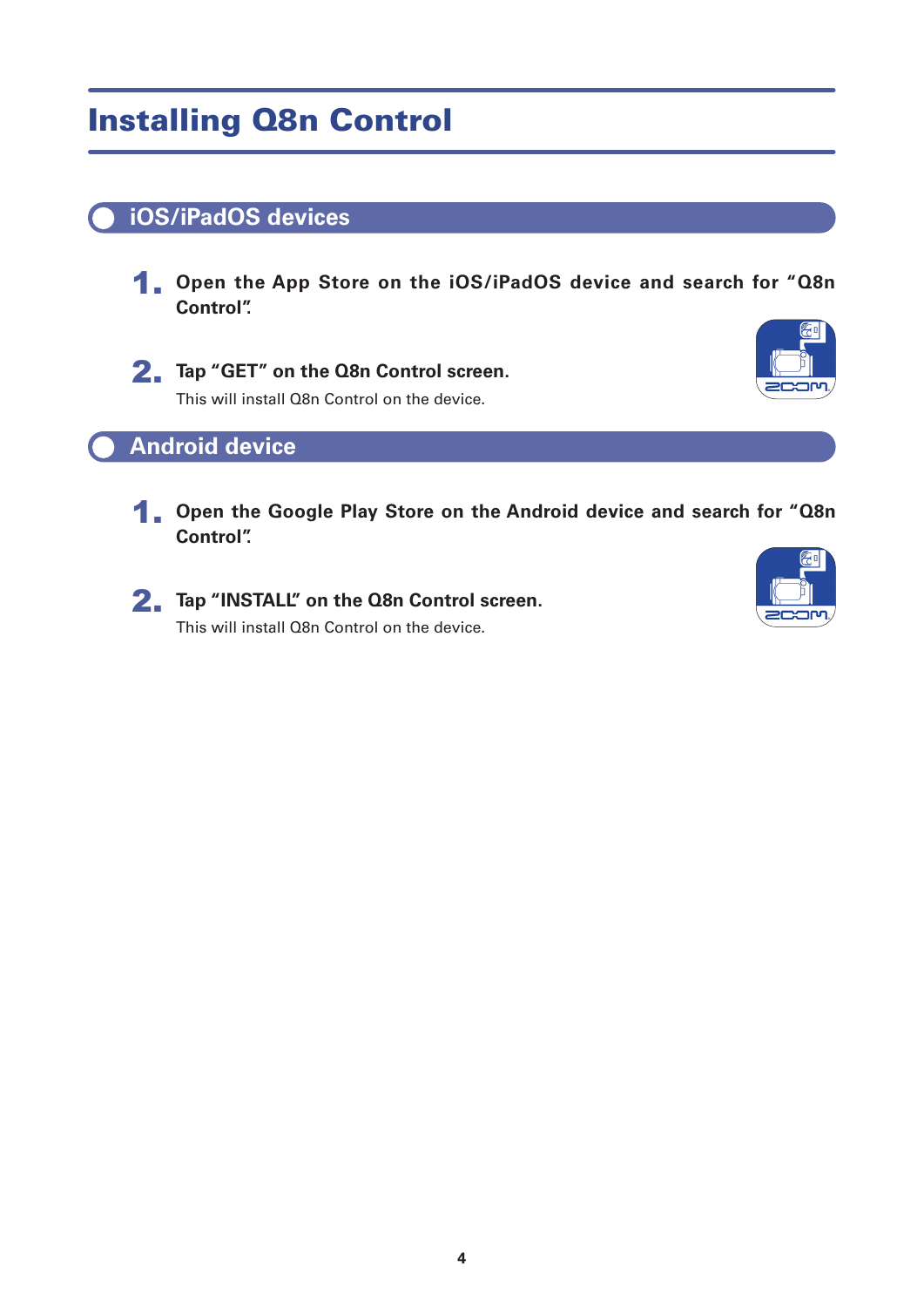## <span id="page-4-0"></span>Connecting with the recorder

#### NOTE

• A dedicated wireless adapter (BTA-1, sold separately) must be installed to remotely control the recorder from an iOS/iPadOS/Android device. See the recorder operation manual for details.



**1. Remove the REMOTE connector cover and connect a BTA-1 or other dedicated wireless adapter.**



**2.** Press  $\bigodot^{\circ}$  x on the Recording Screen. The SETTINGS Screen appears.

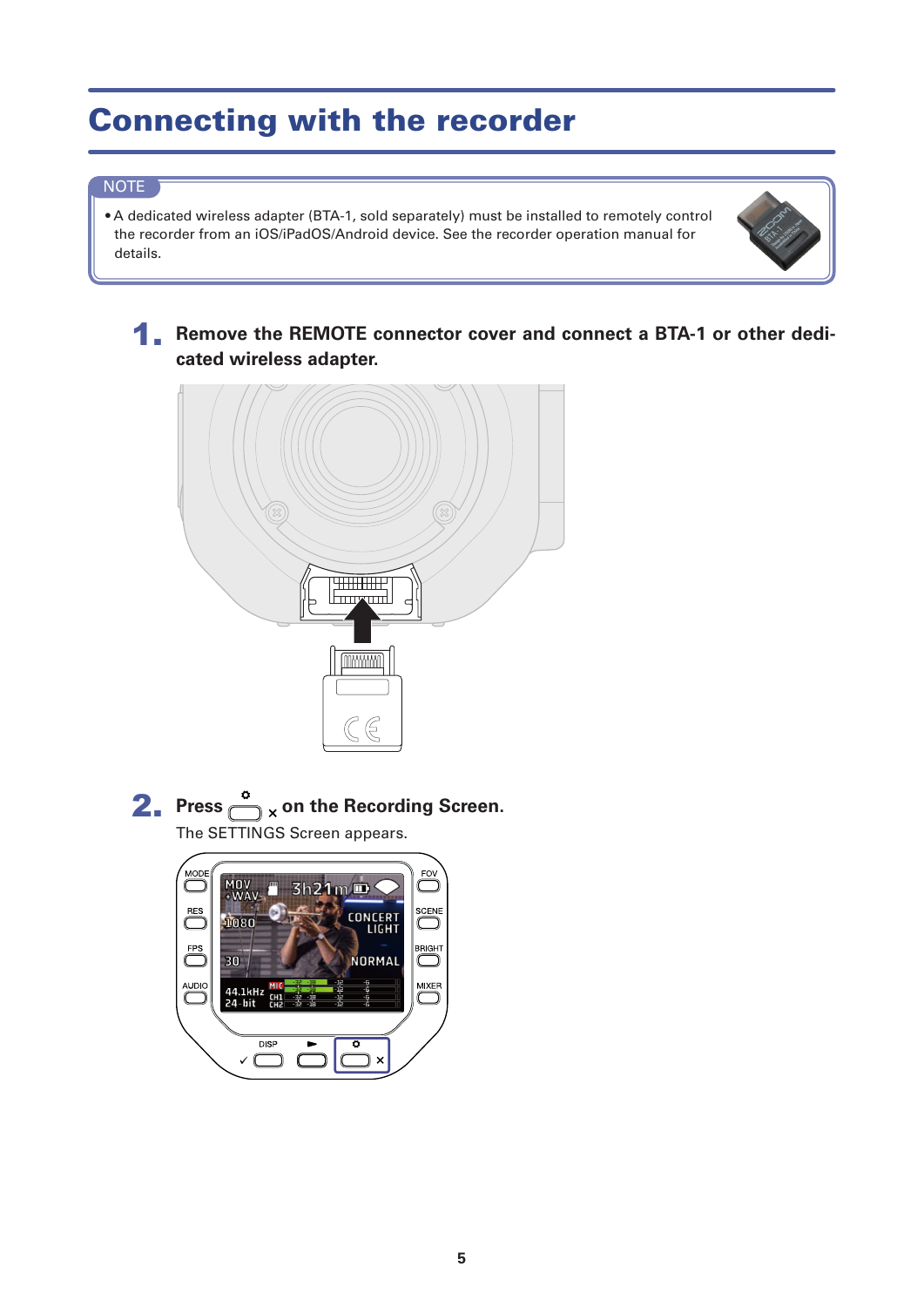



#### 4. **Press "Connect".**



5. **Launch the Q8n Control app on the iOS/iPadOS/Android device.**



This opens a Bluetooth device list in Q8n Control.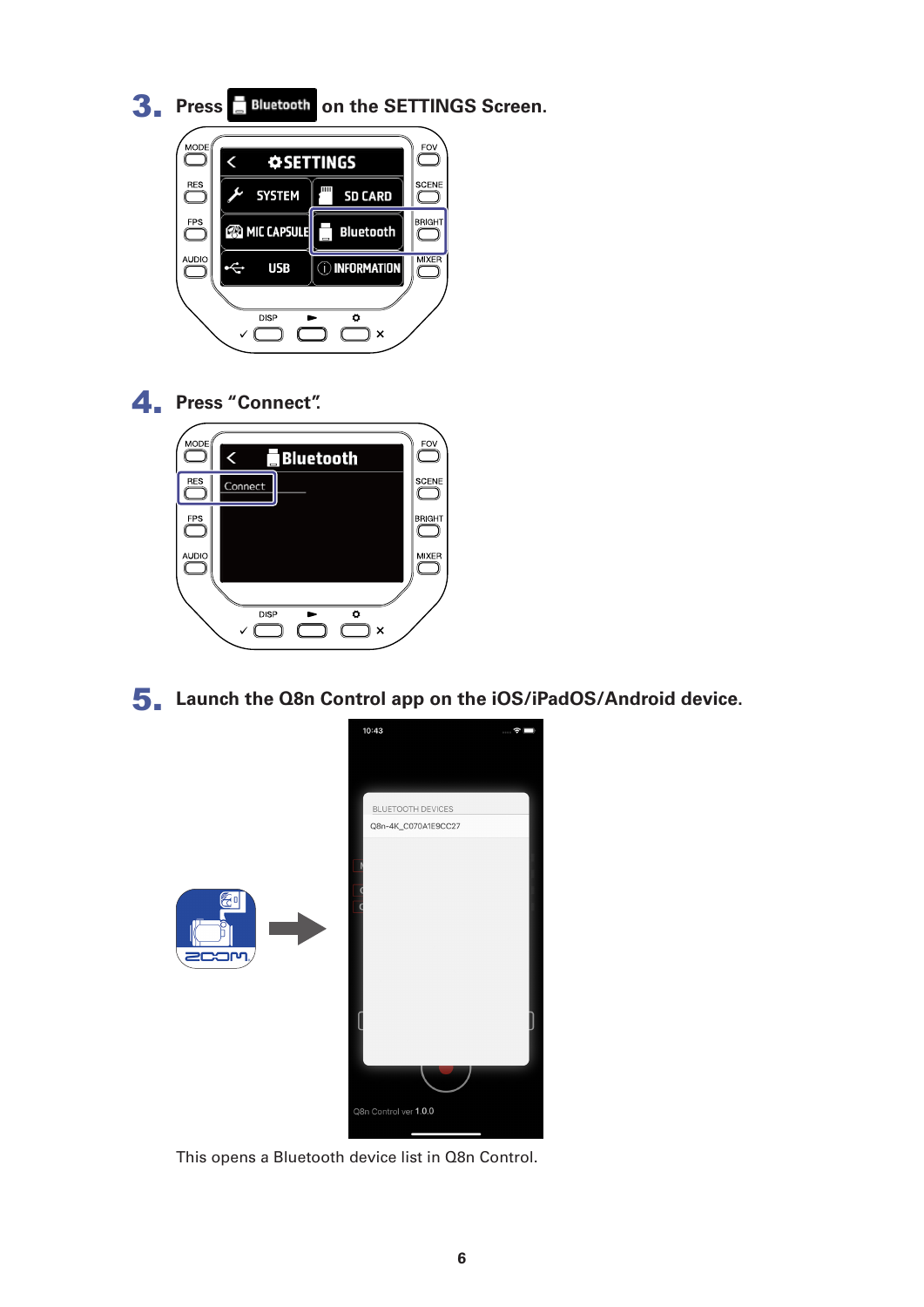#### 6. **Tap the device name/ID on the iOS/iPadOS/Android device.**



This starts connection. When connection completes, "Connected" will appear on the recorder display.

## **7.** Press  $\bigodot^{\circ}$  x twice.

This reopens to the Recording Screen.



#### NOTE

· If connection is not successful, move the device closer to the recorder or move both to a place where nothing interferes with radio waves and start Q8n Control again. Confirm also that the Bluetooth function and location of the iOS/iPadOS/Android device can be used.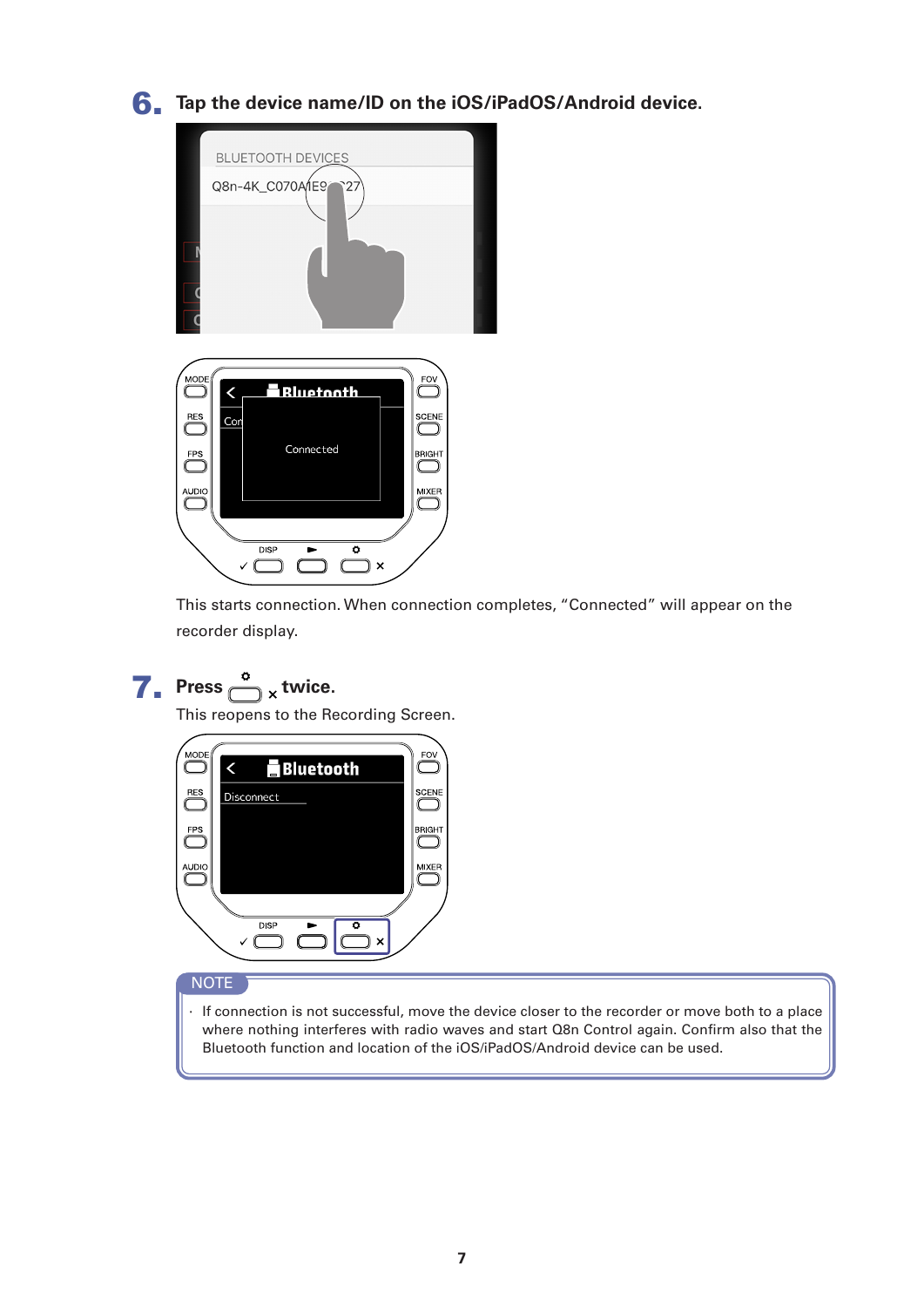### <span id="page-7-0"></span>Screen appearance

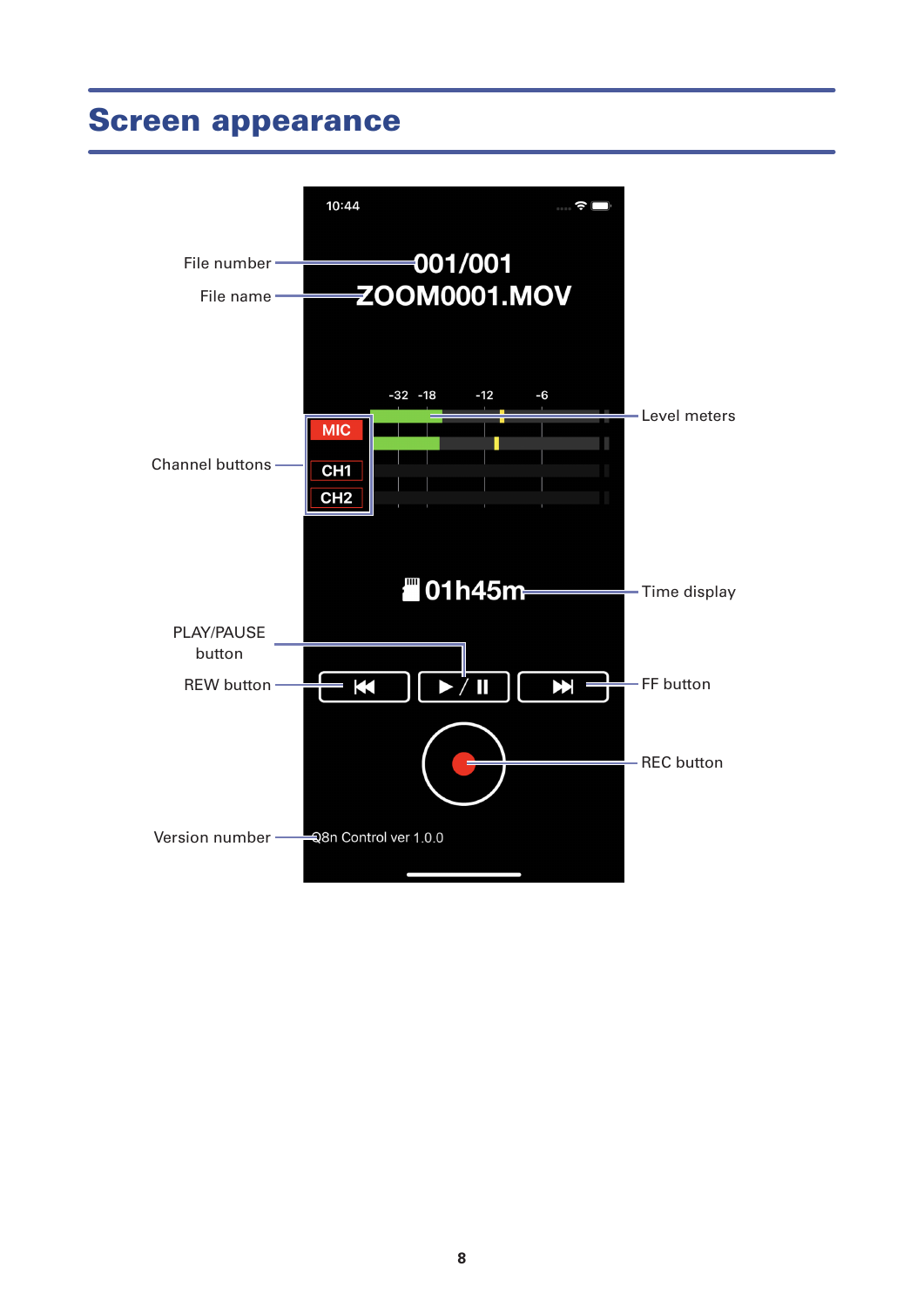## <span id="page-8-0"></span>Recording



1. Tap the channel buttons so that they light red for the channels you want **to record.**

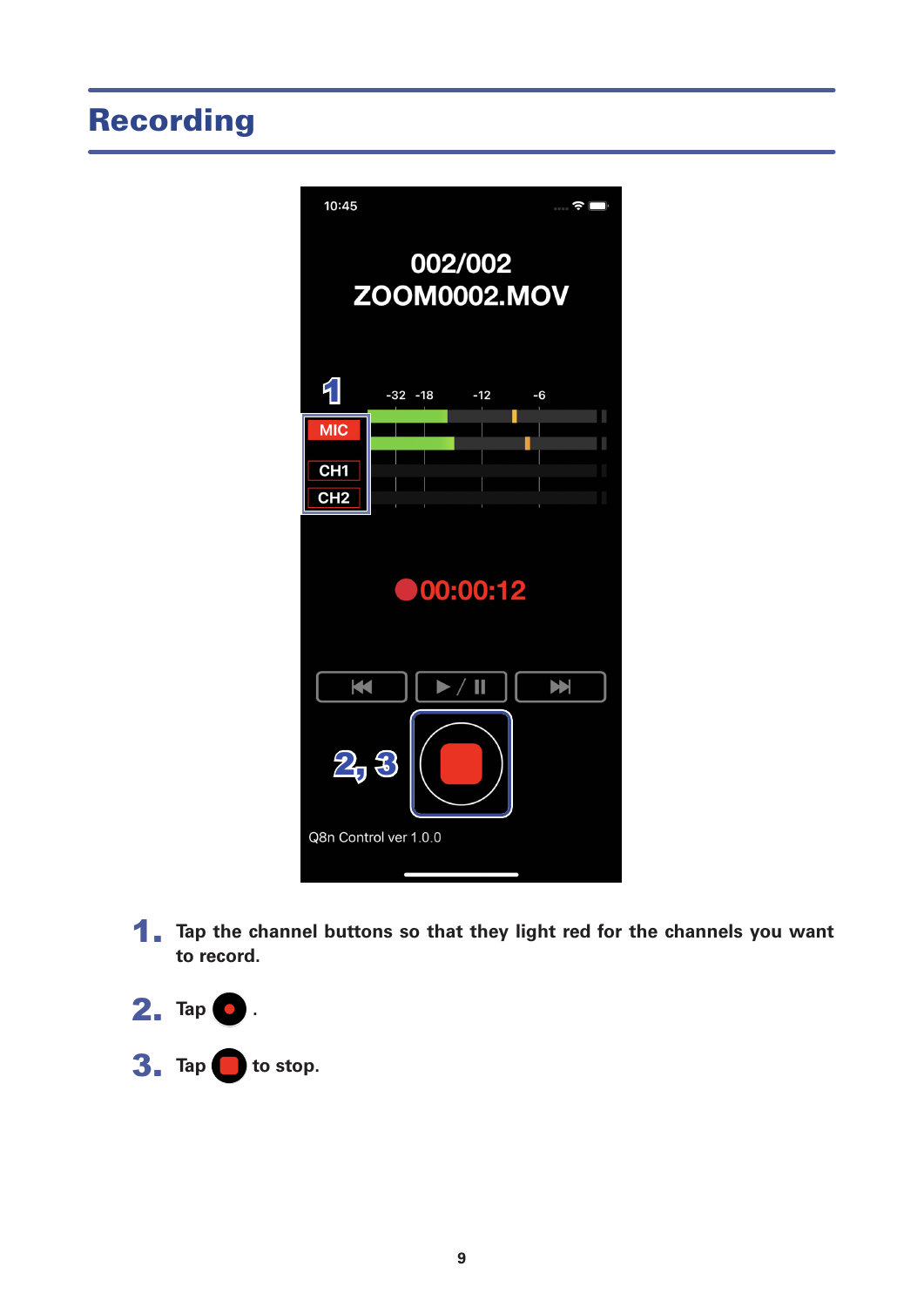## <span id="page-9-0"></span>Playing recordings